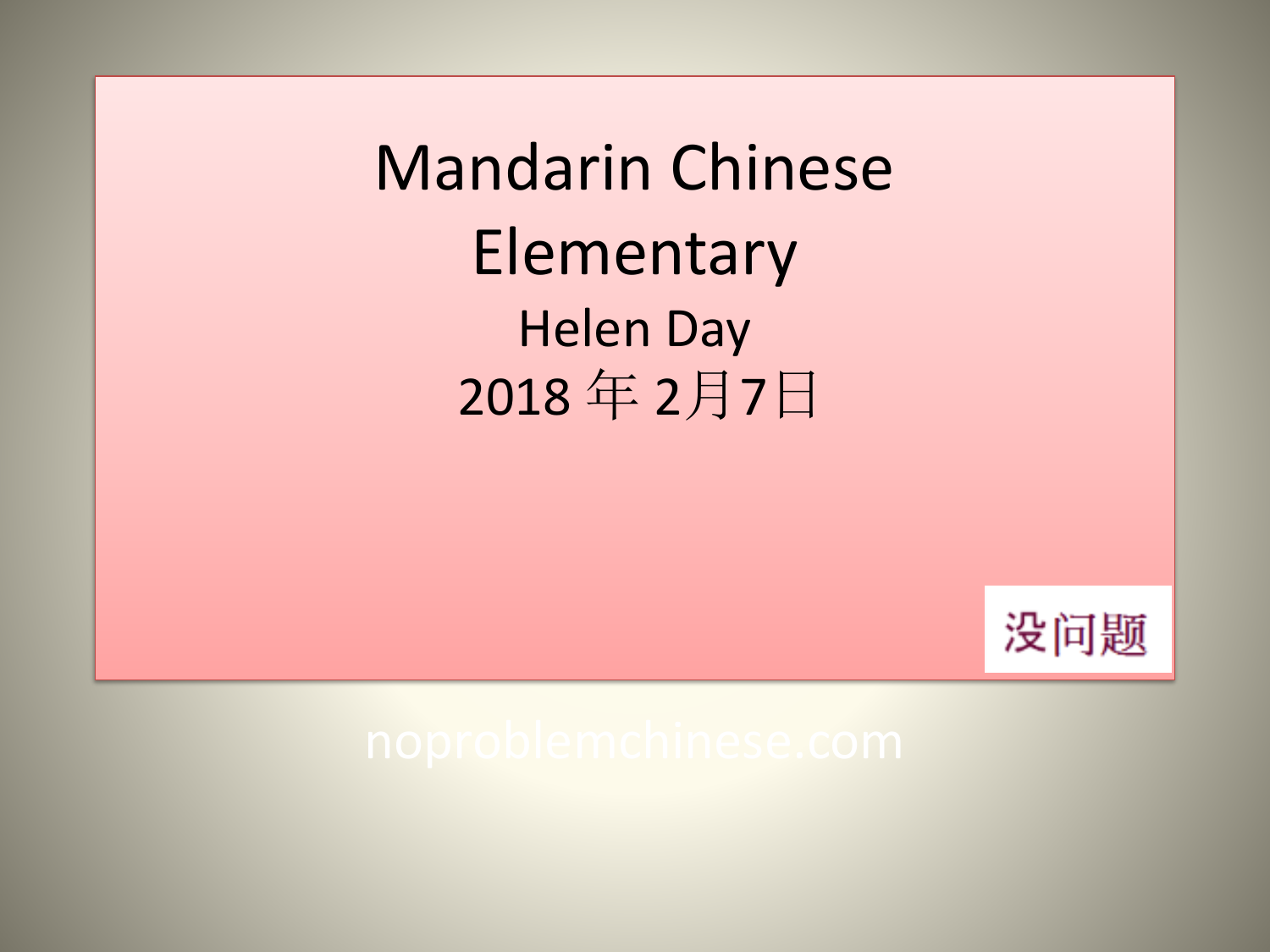• This lesson didn't get off to the best start, with the room switch, and apparently one of our number got left behind  $\odot$ 

• We started with some character work: opposite dominoes. This highlighted a few questions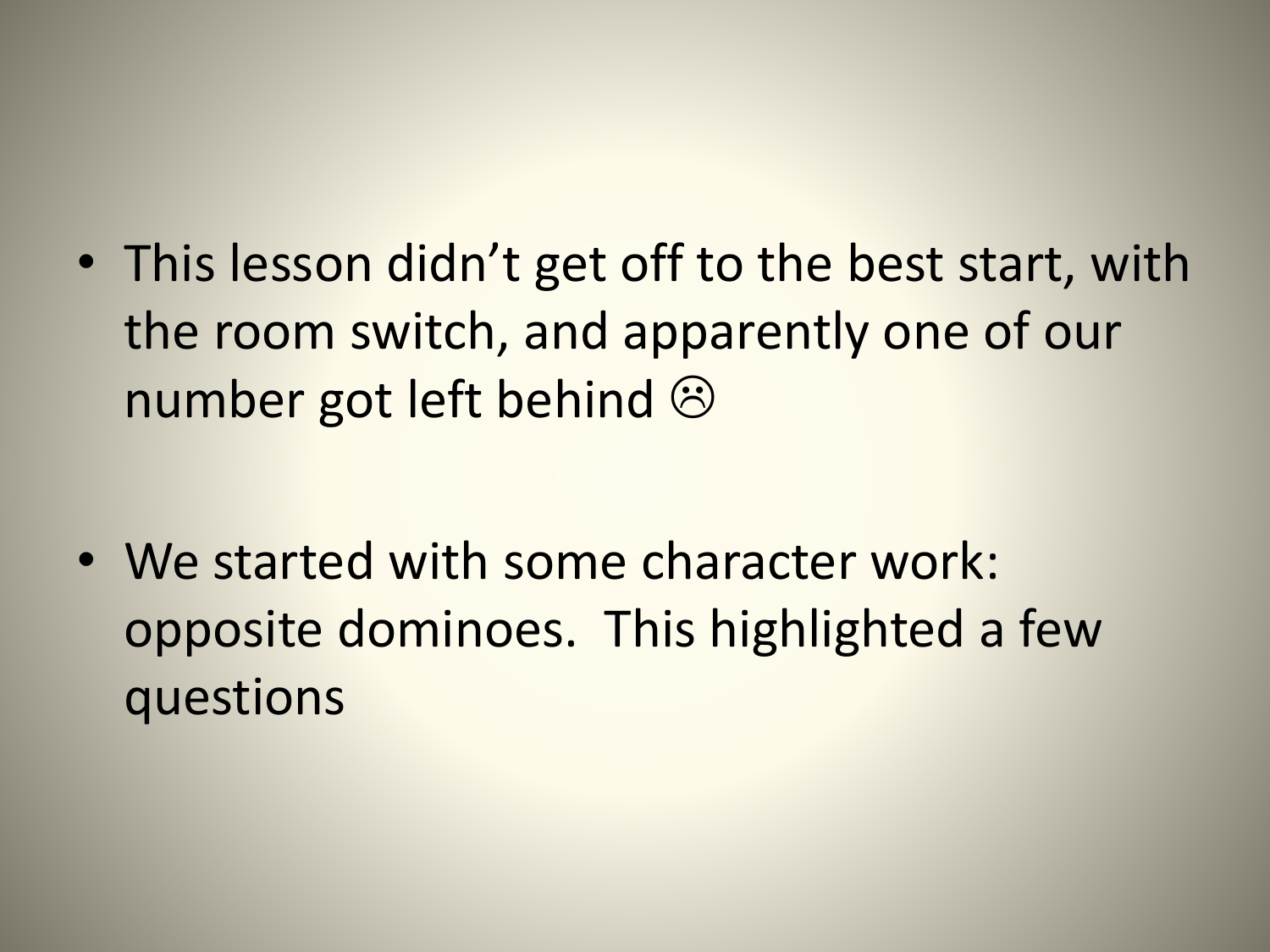### 作业 P161 ex 1

xǐhuān zìxíngchē zhǎng dà shìjiè zǒulù qimă ránhòu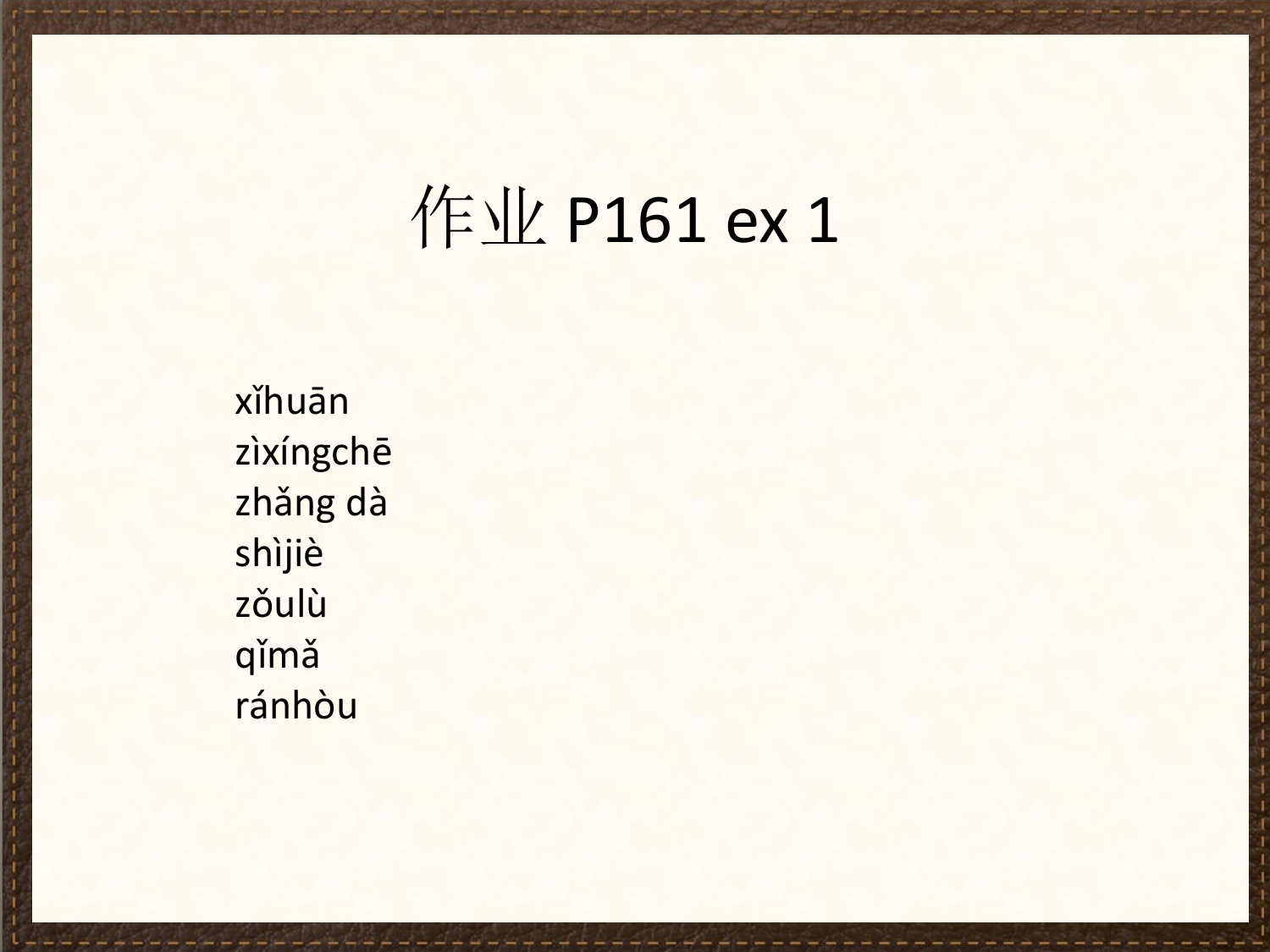### 作业 P161 ex 2

 $1<sub>b</sub>$  $2h$ 3g (or d) 4f (or a or d) 5c 6e 7a (or d or g)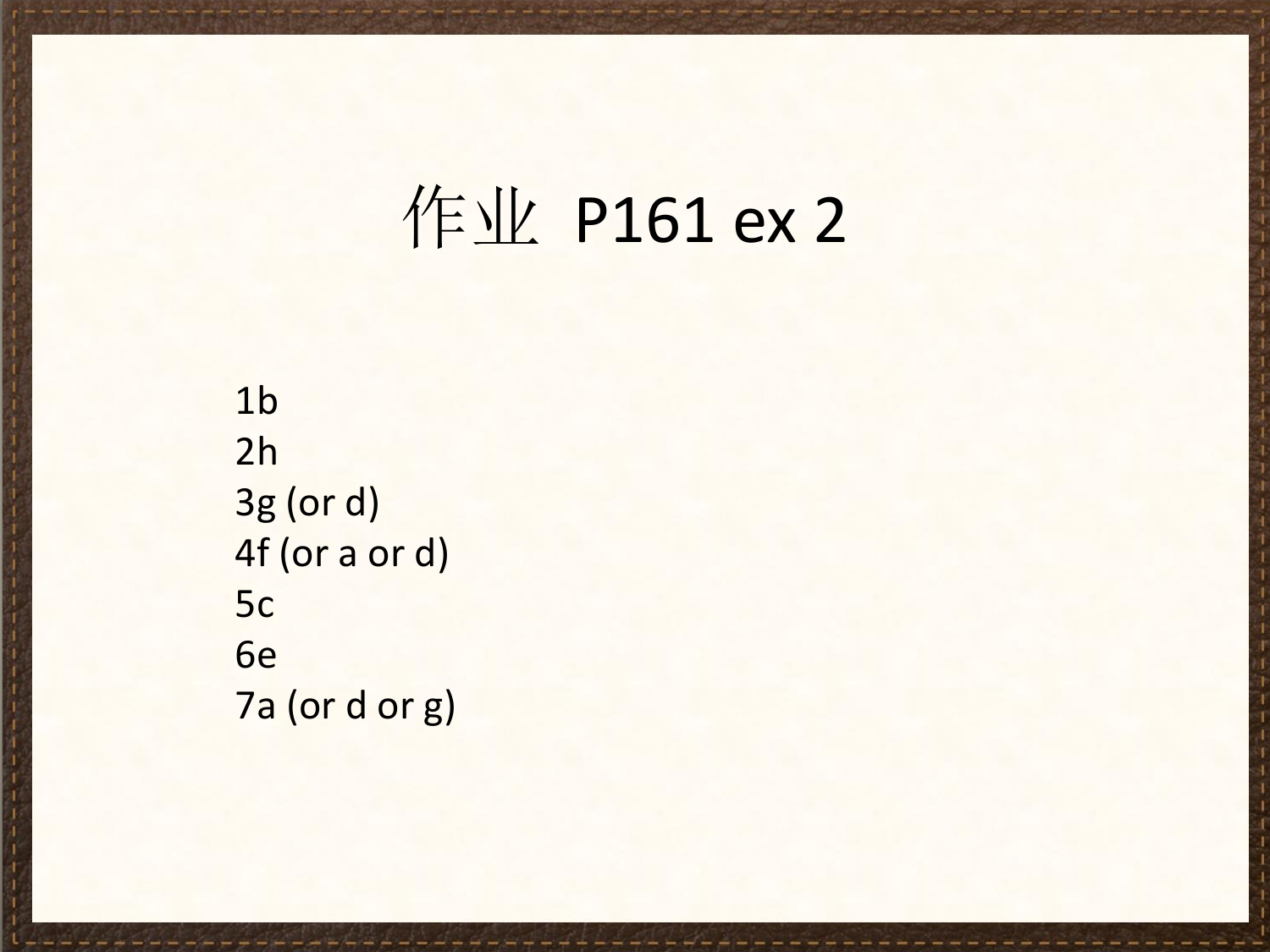### 作业 P161 ex 4

Something along the lines of …

- 1 Next year I'd like to go and have a look at France and afterwards go to Britain and Germany
- 2 To go to the hospital, Dr Wang first takes a train and then walks
- 3 Every day, teacher Wang takes first the underground and then a taxi to get to work
- 4 When Mingzhang Xiao has grown up he'd like to study in America and then go to Europe to work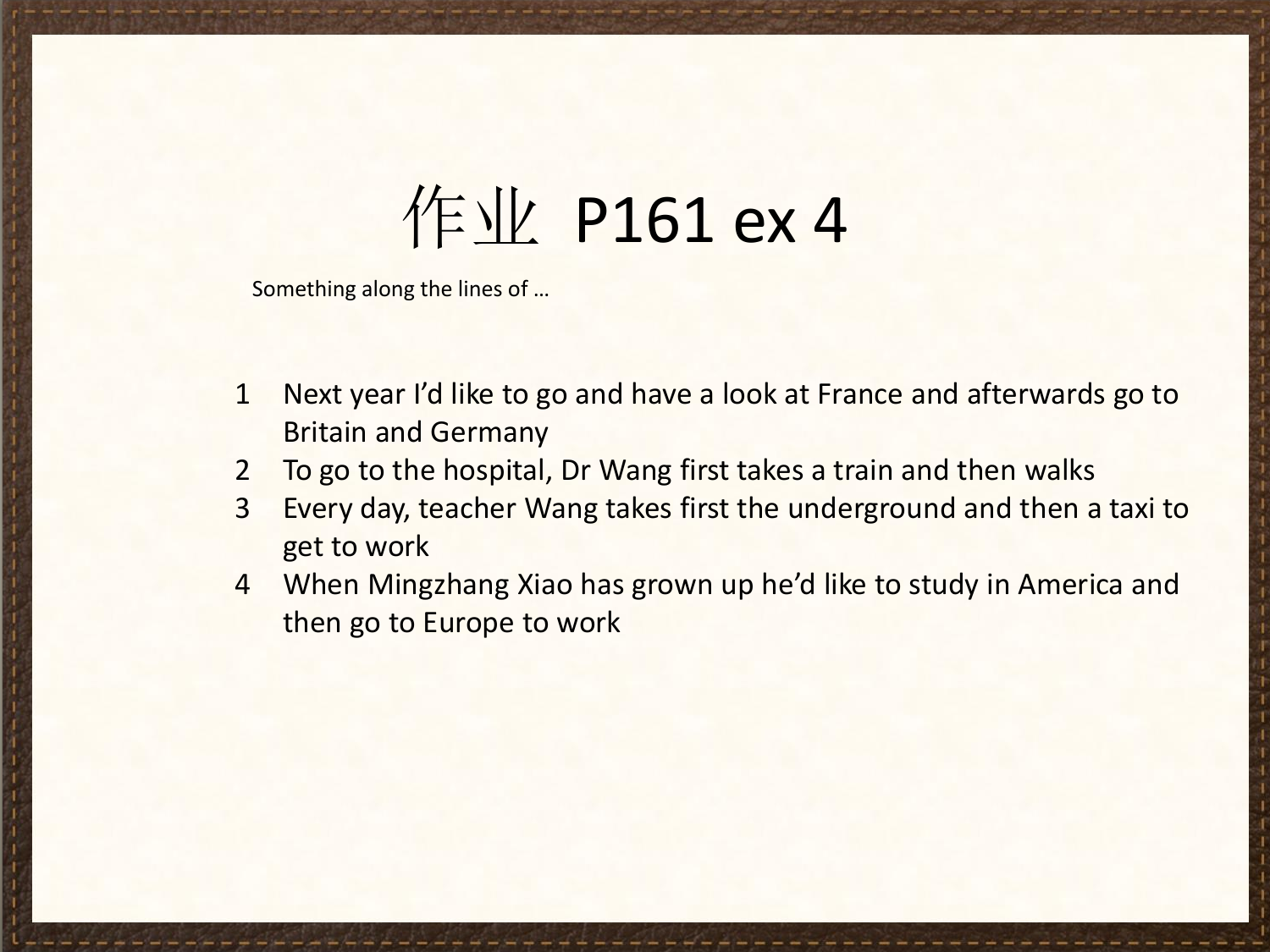# $\frac{1}{2}$  Ji3<br>2 Shei2 (shui2)  $\sqrt{2}$  TV - p163 ex 10

- 
- 3 Shenme
- 4 Na3
- 5 Na'r
- 6 Duo1 da4
- 7 Ji3
- 8 Ma?
- 9 Ne
- 10 Shen2me
- 11 Shen2me
- 12 zen3me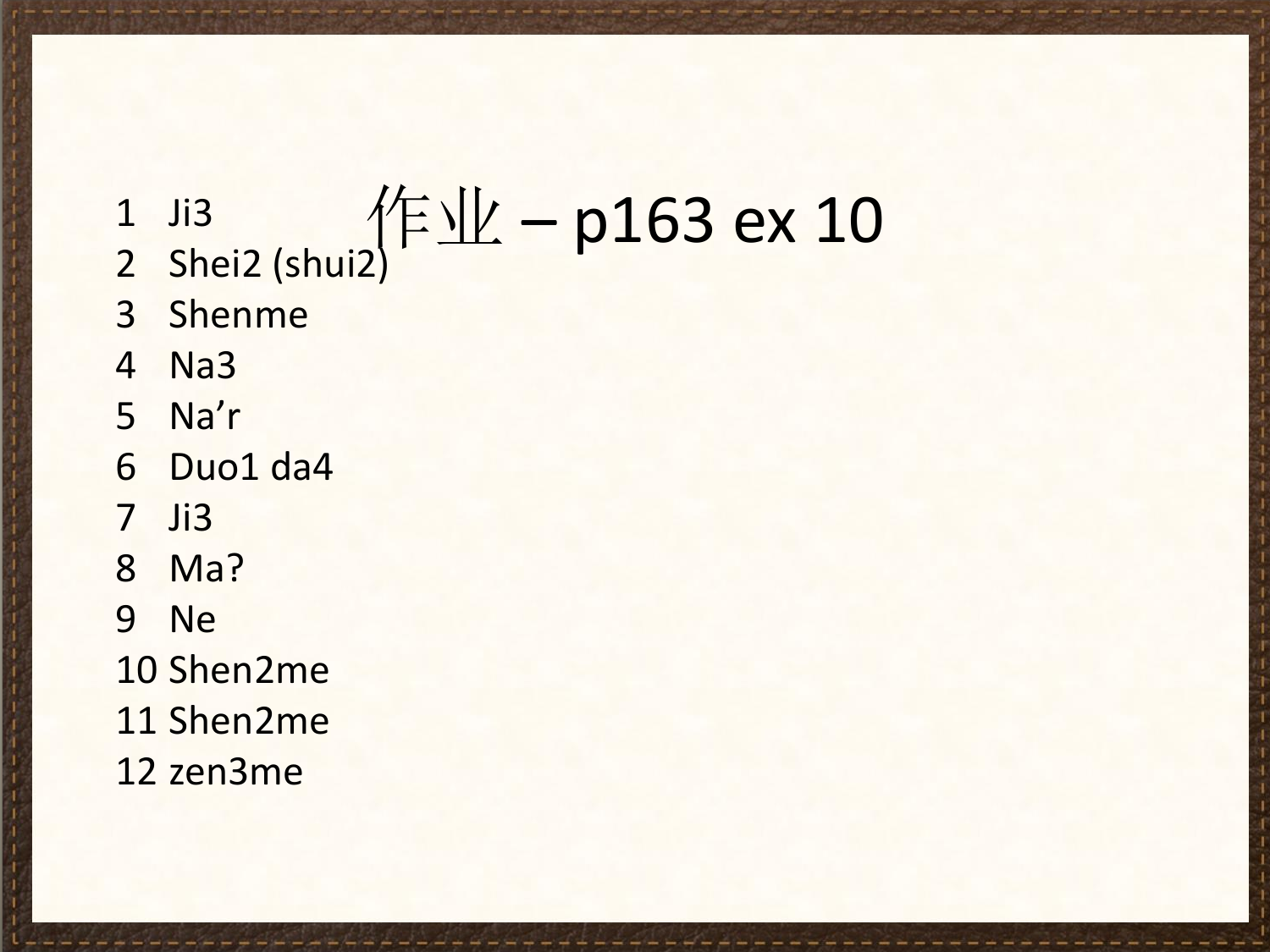#### Focus on characters

- 头 head
- $E$  foot. This comes up a lot as a radical
- $\overline{\mathcal{F}}$  to buy (empty tray on person's $\overline{\mathcal{F}}$ )
- 卖 to sell (ten items for sale on头)
- 热 hot. A hand (on right) grasping a pan (left) which is on the fire
- 冷 cold. Ice radical on left.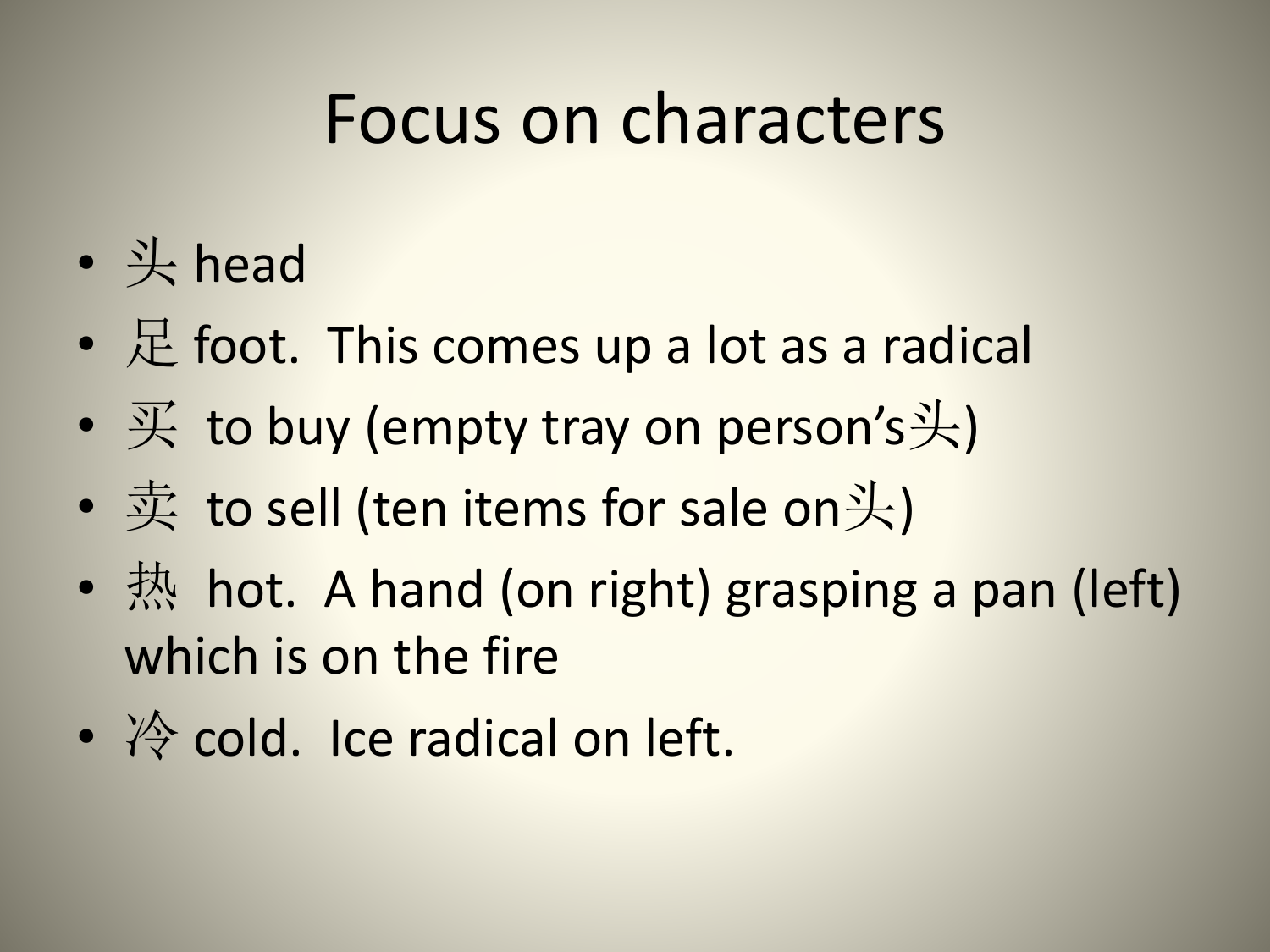- Next we tried out a reading paper.
- Finally I gave you some quick-fire tpr to test how well you could recognise:
- 上 and上面
- 下 and下面
- 后面
- 前面
- 右边 and 左边
- This might need a little work …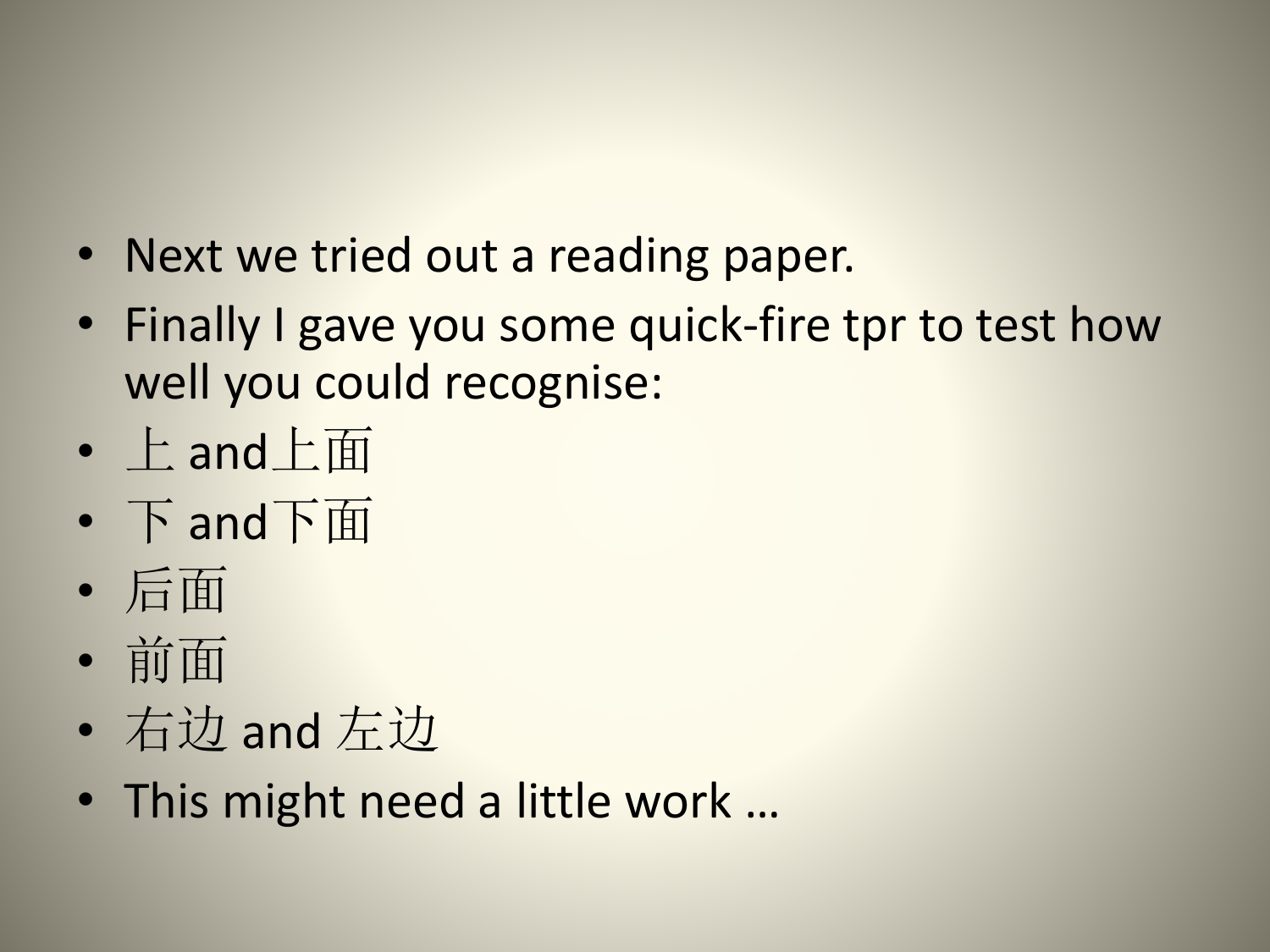## 作业

- From your workbook, exercise 9 p.171
- Then any remaining energies, please put into the HSK vocab quizlets.

• So far I've broken half of them down into sets of 12 – to make it easier to break down your revision.